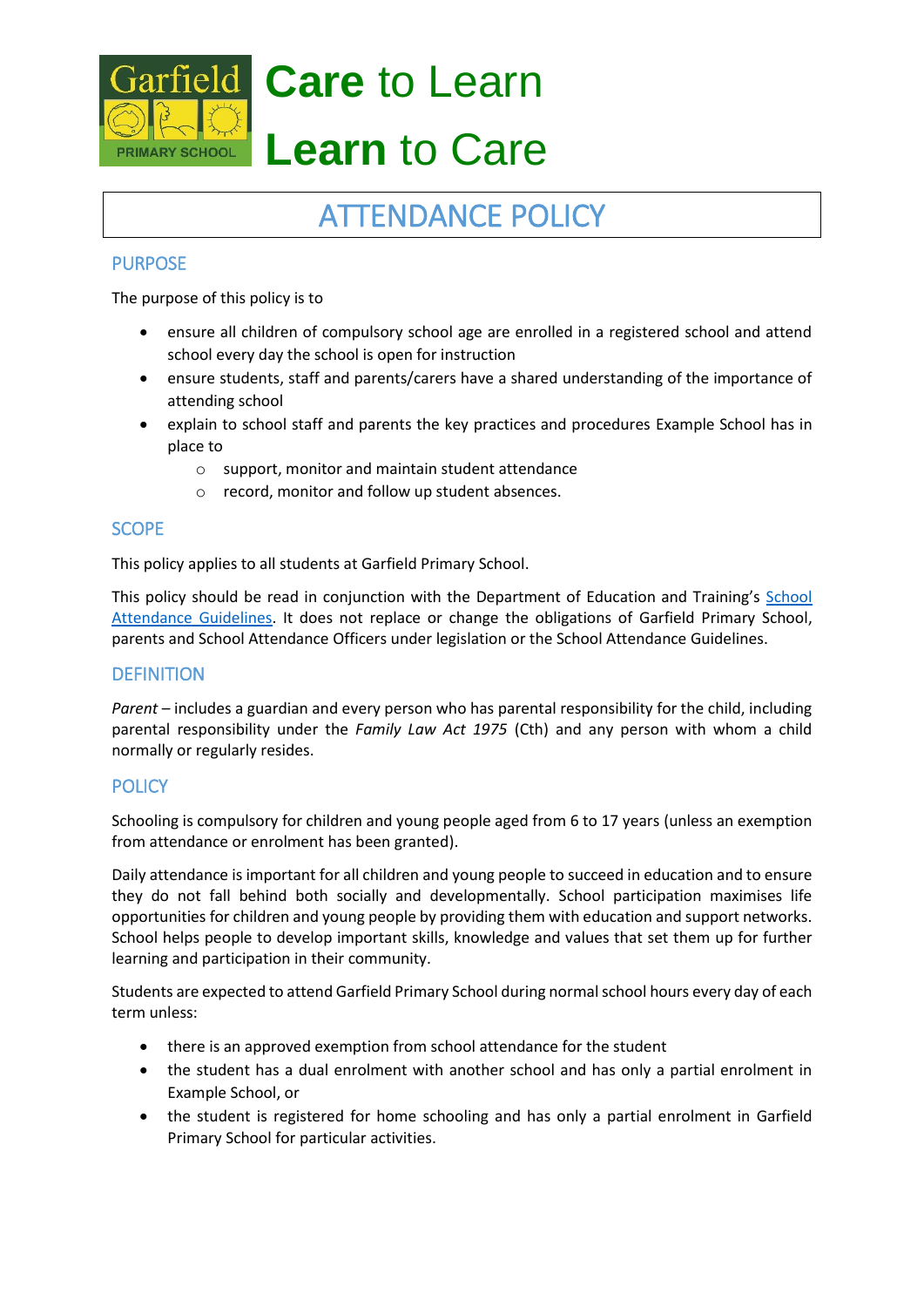

Both schools and parents have an important role to play in supporting students to attend school every day.

Garfield Primary School believes all students should attend school all day, every day when the school is open for instruction and is committed to working with its school community to encourage and support full school attendance.

Our school will identify individual students or cohorts who are vulnerable and whose attendance is at risk and/or declining and will work with these students and their parents to improve their attendance through a range of interventions and supports.

Students are committed to attending school every day, arriving on time and are prepared to learn. Our students are encouraged approach a teacher and seek assistance if there are any issues that are affecting their attendance.

Garfield Primary School parents are committed to ensuring their child/children attend school on time every day when instruction is offered, to communicating openly with the school and providing valid explanations for any absence.

Parents will communicate with the relevant staff at Garfield Primary School about any issues affecting their child's attendance and work in partnership with the school to address any concerns.

Parents will provide a reasonable explanation for their child's absence from school and endeavour to schedule family holidays, appointments and other activities outside of school hours.

#### Supporting and promoting attendance

Garfield Primary School's *Student Wellbeing and Engagement Policy* supports student attendance.

Our school also promotes student attendance by: communicating regularly with families regarding attendance matters, providing an engaging learning experience for students to want to attend school each day, communicate attendance matters through the school newsletter, provide invididual plans and support mechanisms as required for students deemed 'at risk'.

#### Recording attendance

Garfield Primary School must record student attendance twice per day. This is necessary to:

- meet legislative requirements
- discharge Garfield Primary School's duty of care for all students

Attendance will be recorded by classroom teachers at the start of the school day using Sentral. The school Administration Office will enter attendance updates throughout the day.

If students are in attendance at a school approved activity, the teacher in charge of the activity will record them as being present.

#### Absent students and recording absences

Parents should notify Garfield Primary School of absences by: contacting the school Administration Office, or communicating directly with the classroom teacher. Parents must ensure that **all absences are accompanied by written explanation using the school absence note (available at the school office).**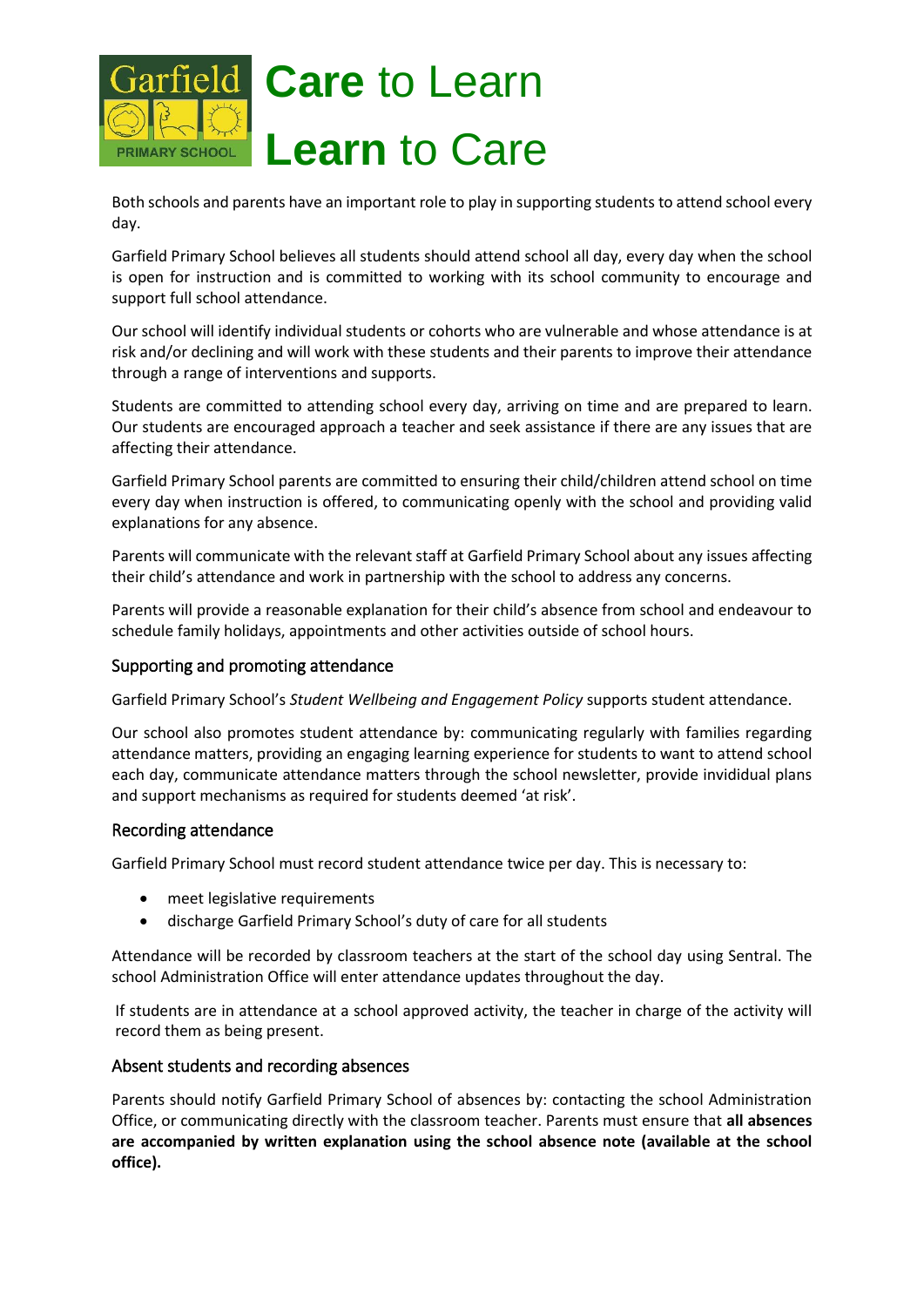

- 1. If a student is absent on any one day, and the school has not been previously notified by a parent, or the absence is otherwise unexplained, Garfield Primary School will notify parents via Sentral. Garfield Primary School will attempt to contact parents as soon as practicable on the same day of the unexplained absence, allowing time for the parent/s to respond.
- 2. If contact cannot be made with the parent (due to incorrect contact details), the school wil attempt to contact emergency contacts nominated on the student's file held by the school, where possible, oh the day of the unexplained absence.
- 3. Garfield Primary School will keep a record of the reason given for each absence. 'Reasonable excuses for absenteeism' will be considered in alignment with the *Education Training Reform Act 2006* and the School Attendance Policy.
- 4. If Garfield Primary School considers that the parent has provided a **reasonable excuse** for their child's absence from school, the absence will be marked as **'authorised absence'**.
- 5. If Garfield Primary School determines that no reasonable excuse has been provided, the absence will be marked as **'unauthorised absence'.**

The Principal has the discretion to accept a reason given by a parent for a student's absence. The Principal will generally excuse:

- medical and dental appointments, where out of hours appointments are not possible or appropriate
- bereavement or attendance at the funeral of a relative or friend of the student
- school refusal, if a plan is in place with the parent to address causes and support the student's return to school
- cultural observance if the parent/carer notifies the school in advance
- family holidays where the parent notifies the school in advance and a student absence learning plan is put in place.

If no explanation is provided by the parent within 10 school days of an absence, it will be recorded as an 'unexplained absence' and recorded on the student's file.

Parents will be notified if an absence has not been excused.

#### Managing non-attendance and supporting student engagement

Where absences are of concern due to their nature or frequency, or where a student has been absent for more than five days, Garfield Primary School will work collaboratively with parents, the student, and other professionals, where appropriate, to develop strategies to improve attendance, including:

- establishing an Attendance Student Support Group
- implementing a Return to School Plan
- implementing an Individual Education Plan
- implementing a Student Absence Learning Plan for students who will be absent for an extended period
- arranging for assistance from relevant student wellbeing staff and supporting agencies as required.

We understand from time to time that some students will need additional supports and assistance, and in collaboration with the student and their family, will endeavour to provide this support when it is required,